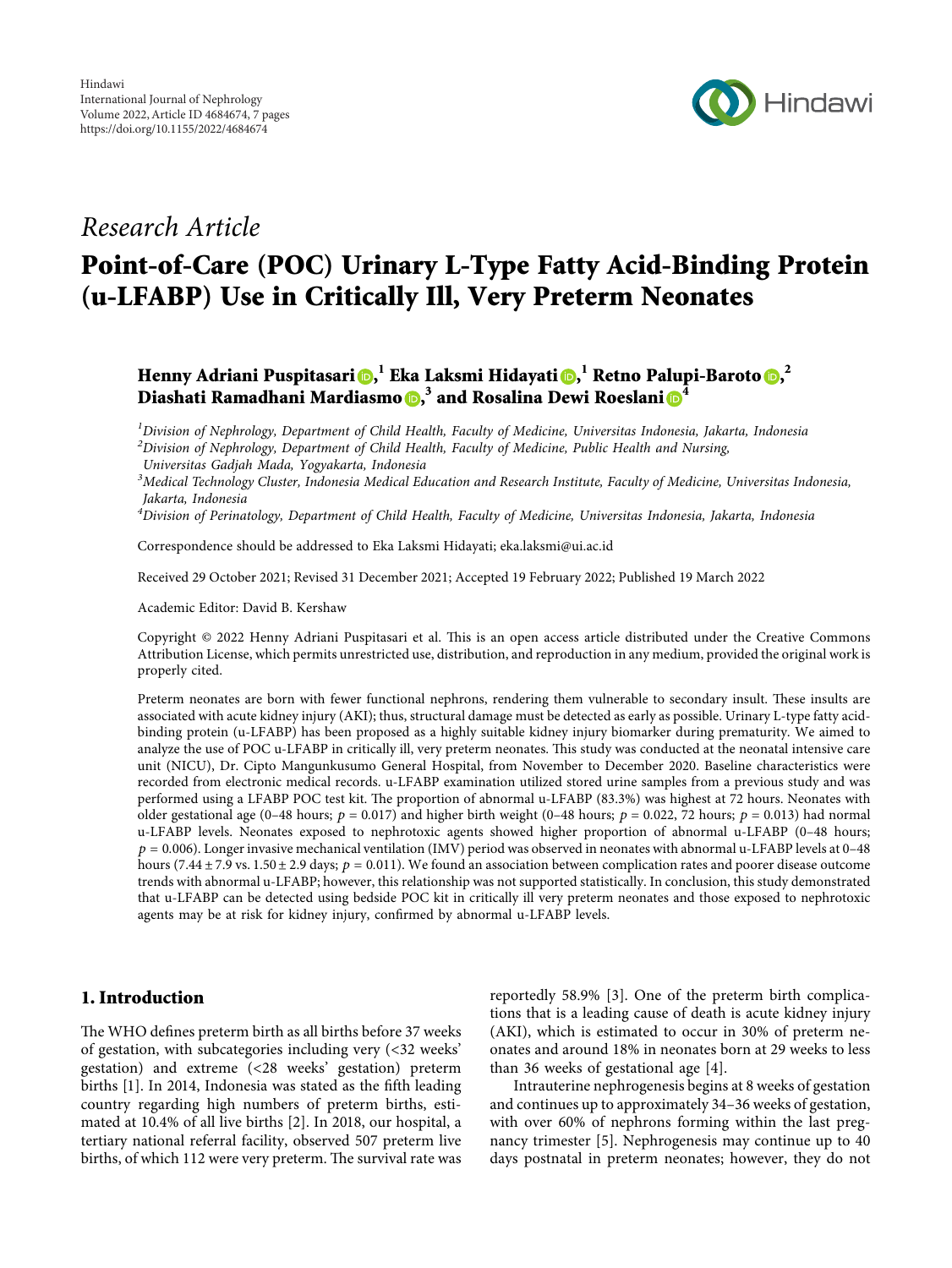achieve full nephrogenesis [\[6](#page-5-0)]. Hence, such neonates are born with fewer functional nephrons, have immature tubules, abnormal glomeruli morphology, and a higher glomerular volume (suggestive of hyperfiltration), thereby limiting kidney function [[7, 8\]](#page-6-0). Such impairments render preterm neonates vulnerable to secondary injuries during intensive care, primarily caused by hypoperfusion (blood loss, asphyxia, patent ductus arteriosus (PDA), or sepsis) and nephrotoxic insult (due to diuretics, nonsteroidal anti-inflammatory drugs (NSAIDs), antifungals, and antibiotics). [\[5](#page-5-0)] These events lead to AKI, which correlates with a longer hospital stay and higher mortality rate and in later life increases the risk of chronic kidney disease (CKD) and hypertension [\[9](#page-6-0)].

Serum creatinine and urine output are functional markers of AKI that have been used despite their late rising levels in the disease process. Significant scientific efforts have focused on the discovery of biomarkers for detecting early injury in AKI events, particularly in preterm neonates, to improve outcomes. Urinary L-type fatty acid-binding protein (u-LFABP) is localized in proximal tubules of the human kidneys and excreted into urine during hypoxic stress, independently from serum LFABP levels. Therefore, u-LFABP can predict tubular cell injury examined by histological analysis before the rise of serum creatinine. A study by Portilla et al. demonstrated a significantly increased u-LFABP within the first 4 hours of cardiac surgery in patients who later developed AKI, preceding the rise of serum creatinine [\[10](#page-6-0)]. In neonates, u-LFABP was shown to predict AKI at 0 and 2 hours post cardiac surgery, with areas under the curve (AUCs) of 0.84 and 0.89, respectively [\[11](#page-6-0)]. Additionally, preterm neonates excreted markedly more u-LFABP than healthy term neonates on days 25–30 [\[12](#page-6-0)]. Thus, u-LFABP may have significant potential for predicting AKI when used at bedside point-of-care (POC) in very preterm neonates. The first objective of this study was to describe the pattern of u-LFABP levels in critically ill, very preterm neonates. The second objective was to determine the association of u-LFABP and clinical factors as well as disease outcome in these neonates.

## **2. Materials and Methods**

2.1. Study Design, Setting, and Population. This study was a retrospective cohort study conducted at the neonatal intensive care unit (NICU), Cipto Mangunkusumo General Hospital from November to December 2020. Participants were very preterm neonates born between 28 and 32 weeks of gestational age, recruited consecutively for a previous study entitled "Does High Protein Intake Cause Tubular Injury in Very Preterm Neonates?" [[13\]](#page-6-0). Exclusion criteria included any major congenital abnormalities (e.g., complex congenital heart disease, congenital anomalies of the kidney and urinary tract (CAKUT), craniofacial and cerebral anomalies, and congenital abdominal anomalies), intrauterine growth restriction (IUGR), nephrotoxic agent exposure during pregnancy, urine collection difficulties, and consent refusal. Patients were followed up from birth until day 21, unless deceased.

*2.2. Urine Collection and Storage.* Frozen urine samples from the previous study [[13\]](#page-6-0) were thawed for u-LFABP examination. Those frozen urine samples were previously collected at three different time points: 0–48 hours, 72 hours, and 21 days using a urine collector or urethral catheter. Samples were kept in a refrigerator at 13–15°C for a maximum of 12 hours and sent to a standardized laboratory in a cooler box at that same temperature. Samples were centrifuged, and supernatants were frozen at −70°C and stored for a maximum of 3 months.

*2.3. Data Collection.* Data were recorded from electronic medical records (EMRs) and included sex, gestational age, anthropometry (birth weight, birth length, and head circumference), perinatal events (i.e., PDA, necrotizing enterocolitis (NEC), and sepsis), administration of vasopressor medication and nephrotoxic agents during hospitalization, periventricular-intraventricular hemorrhage (PIVH), the use of invasive mechanical ventilation (IMV), length of stay, and death. All perinatal events were diagnosed by a neonatologist.

*2.4. u-LFABP Examination and Definition.* u-LFABP was carried out using an LFABP POC test kit (CMIC, Tokyo, Japan). One hundred *μ*L of urine sample was added to a pretreatment microtube, mixed with pretreatment reagent, and added into the test cassette. After 15 minutes, the color intensity of the test line was compared with the reference card provided, and the results were interpreted as either negative (u-LFABP <12.5 ng/mL), positive 1 (u-LFABP  $\geq$ 12.5 ng/mL and <100 ng/mL), or positive 2 (u-LFABP ≥100 ng/mL). Normal results were equivalent to negative results, whereas abnormal results were those with ≥12.5 ng/ mL (positive 1 and 2).

*2.5. Other Variables.* PDA was diagnosed based on echocardiography indicating hemodynamically significant leftto-right shunt, leading to pulmonary overcirculation and systemic hypoperfusion [[14](#page-6-0)]. NEC was defined according to modified Bell's staging [[15\]](#page-6-0). Sepsis was diagnosed based on maternal (fever during pregnancy, rupture of membranes, chorioamnionitis, foul-smelling discharge, urinary tract infection, and sexually transmitted disease) and neonatal risk factors (low birthweight and prematurity) as well as hypotension, tachycardia or bradycardia, temperature >37.7 or <35.5°C, respiratory distress, leucocyte count >12,000/*µ*L or <4,000/*µ*L, high CRP, and high I/T ratio regardless blood culture result [[16\]](#page-6-0). Vasopressor exposure was defined as exposure to dopamine, dobutamine, epinephrine, and/or norepinephrine. Nephrotoxic exposure was defined as exposure to nephrotoxic agents listed in the "Baby NINJA" study [[17\]](#page-6-0). PIVH was diagnosed based on head ultrasonography (USG) which was performed by a pediatric radiologist at the earliest at 5 days of age. IMV use was defined as use of mechanical ventilator to deliver positive pressure via an endotracheal tube into the lungs.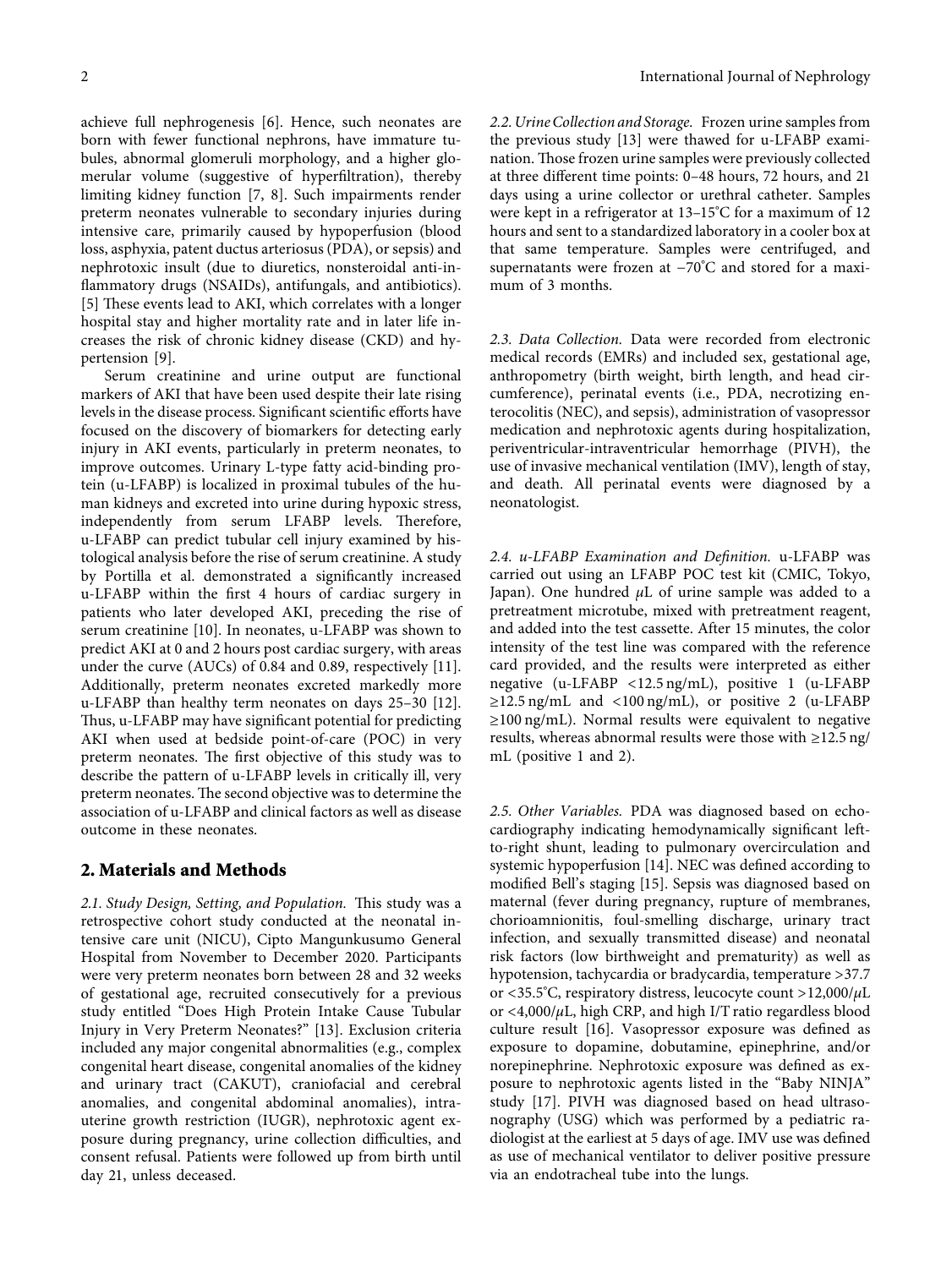<span id="page-2-0"></span>*2.6. Statistical Analysis.* All statistical analyses were performed using IBM SPSS Statistics for Macintosh, version 21.0, released in 2012 (Armonk, NY; IBM Corp). The data are presented as a percentage for categorical variables, mean ± standard deviation (SD) for normally distributed data, and median (minimal–maximum) for non-normally distributed data. Bivariate analysis between both numerical datasets was performed with an unpaired *t*-test and a Mann–Whitney test for normally and non-normally distributed data, respectively. Bivariate analysis between categorical and numerical data was carried out with Fisher's exact test. The normality test was conducted with Shapiro–Wilk test.

2.7. Ethics Statement. This research was approved by the Faculty of Medicine of Universitas Indonesia Ethics Committee (KET-85/UN2.F1/ETIK/PPM.00.02/2021). The research was conducted in ethical accordance with the World Medical Association Declaration of Helsinki.

## **3. Results**

*3.1. Patients' Characteristics.* During this study period, 70 frozen urine samples from 28 very preterm neonates were available (Figure 1). Patients were born between 28 and 32 weeks of gestational age, with a mean birth weight of  $1277.8 \pm 237.4$  g and mean birth length of  $36.9 \pm 2.7$  cm (Table 1). Twenty-four neonates were indicative for cardiology consultation and echocardiography examination. We were unable to obtain head ultrasonography results from four patients. Thirteen neonates had PDA, 6/13 (46.3%) resolved spontaneously, 2/13 (15.4%) resolved after 1 cycle of intravenous paracetamol (IV PCT) and 5/13 (38.5%) resolved after IV PCT 2-3 cycle. There were no neonates who required PDA ligation. Of 10 neonates with NEC, 2/10 (20%) had NEC grade 1 and 8/10 (80%) had NEC grade 2. A total of 20 neonates had sepsis, 6/20 (30.0%) were nonsevere and 14/ 20 (70.0%) were severe. Severe sepsis was defined as sepsis with a leukocyte count <9000/*µ*L and/or CRP >5 ng/mL. Of 28 neonates, 25 (89.3%) were administered nephrotoxic agents, gentamycin only (5/25; 20.0%), amikacin only (5/25; 20.0%), or both gentamycin and amikacin (15/25; 60.0%). There were no other nephrotoxic agents administered during this study.

*3.2. Pattern of u-LFABP in Critically Ill, Very Preterm Neonates.* The proportion of abnormal u-LFABP results at 0–48 hours of age was 18/26 (64.3%), at 72 hours was 20/24  $(83.3\%)$ , and at 21 days was  $13/20$   $(65.0\%)$ . The proportion of abnormal u-LFABP results was found to be highest at 72 hours of age (Figure [2\)](#page-3-0).

*3.3. u-LFABP and Perinatal Factors and Insults.* We found that neonates with higher gestational age (72 hours;  $p = 0.017$ ) and higher birth weight (0–48 hours;  $p = 0.022$ , 72 hours;  $p = 0.013$ ) had normal u-LFABP levels. Neonates who had PDA and developed NEC and sepsis during



FIGURE 1: Study population. A total of 70 frozen urine samples from 28 very preterm neonates were available. Of the 70 urine samples, 26 samples were collected at 0–48 hours, 24 samples were collected at 72 hours, and 20 samples were collected at 21 days.

TABLE 1: Baseline characteristics.

| Characteristics                             | Total $(N = 28)$ |
|---------------------------------------------|------------------|
| Sex <sup>1</sup>                            |                  |
| Male                                        | 16(57.1)         |
| Female                                      | 12(42.9)         |
| Gestational age (weeks) <sup>2</sup>        | $30(28-32)$      |
| Birth weight $(g)^3$                        | 1277.8 (237.4)   |
| Birth length $(cm)^3$                       | 36.9(2.7)        |
| Length of stay $\text{(days)}^2$            | $37(26-79)$      |
| Necrotizing enterocolitis <sup>1,4</sup>    | 9(32.1)          |
| Patent ductus arteriosus <sup>1</sup>       | 11(39.3)         |
| Sepsis <sup>1</sup>                         | 18 (64.3)        |
| Intraventricular haemorrhage <sup>1,4</sup> | 6(25.0)          |
| Nephrotoxic agent <sup>1</sup>              | 23(82.1)         |
|                                             |                  |

 $n$  (%) is presented. <sup>2</sup>Median (min-max) is presented. <sup>3</sup>Mean (SD) is presented.  $\frac{4}{n}$  *n* = 24.

hospitalization had a higher proportion of abnormal u-LFABP; however, this association was not supported statistically. In addition, neonates who were exposed to vasopressors and nephrotoxic agents  $(0-48; p = 0.022)$ showed an increased proportion of abnormal u-LFABP (Table [2\)](#page-3-0).

*3.4. u-LFABP and Disease Severity.* We also analyzed u-LFABP levels based on severity level of PDA and NEC. At 21 days, all 3/3 neonates with spontaneously resolved PDA had normal u-LFABP levels while 1/1 and 5/5 neonates who received IV PCT 1 cycle and IV PCT 2-3 cycles all had abnormal u-LFABP levels, respectively  $(p = 0.011)$ . We observed neonates with NEC grade 2 had higher proportion of abnormal u-LFABP at all three time points (Table [3\)](#page-4-0).

*3.5. u-LFABP and Patients' Outcome.* To assess disease outcome, we examined the u-LFABP results within the first 72 hours. In general, 18/24 (75%) of our neonates survived during this study. Poor survival, PIVH incidence, and IMV treatment were found more in neonates with abnormal u-LFABP levels, although this association was not statistically significant. Longer IMV periods were noted in neonates with abnormal u-LFABP levels at  $0-48$  (7.44  $\pm$  7.9 vs.  $1.50 \pm 2.9$  days;  $p = 0.011$ ) and 72  $(5.40 \pm 7.2 \text{ vs } 4.25 \pm 4.9$ days;  $p = 0.765$ ) hours. Moreover, there was no association between u-LFABP level and hospitalization duration (Table [4\)](#page-4-0).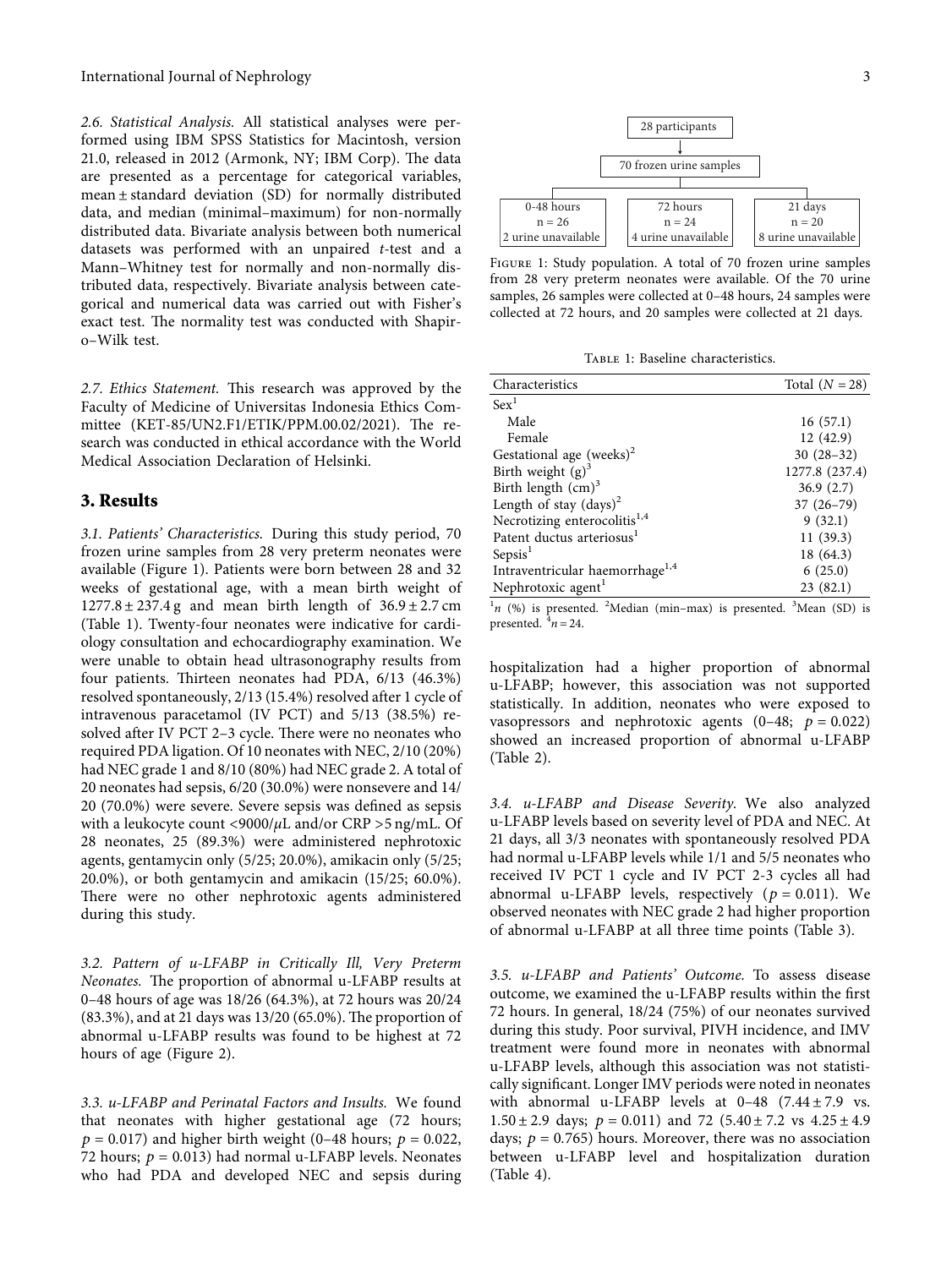<span id="page-3-0"></span>

FIGURE 2: u-LFABP profile across time. Number of abnormal u-LFABP participants was highest at 72 hours. There was no significant difference between u-LFABP levels at each time point (Fisher's exact test).

|                           | u-LFABP         |                 |           |
|---------------------------|-----------------|-----------------|-----------|
|                           | Abnormal        | Normal          | $p$ value |
| $GA$ (weeks) <sup>1</sup> |                 |                 |           |
| $0-48$ hours              | $29(28-31)$     | $30(29-32)$     | 0.071     |
| 72 hours <sup>+</sup>     | $29(28-32)$     | $31(30-32)$     | $0.017*$  |
| $21 \text{ days}^+$       | $30(28-31)$     | $30(28-32)$     | 0.837     |
| Birth weight $(g)^2$      |                 |                 |           |
| $0-48$ hours              | 1220 (241.7)    | 1449.25 (159.8) | $0.022*$  |
| 72 hours <sup>+</sup>     | 1234.70 (203.3) | 1548.75 (259.9) | $0.013*$  |
| 21 days <sup>+</sup>      | 1317.69 (259.2) | 1261.29 (188.0) | 0.619     |
| $PDA^3$                   |                 |                 |           |
| $0-48$ hours              | 10/11(90.9)     | 1/11(9.1)       | 0.149     |
| 72 hours <sup>+</sup>     | 8/10(80.0)      | 2/10(20.0)      | 1.000     |
| $21~\mathrm{days}^+$      | 6/9(66.7)       | $3/9$ (33.3)    | 1.000     |
| NEC <sup>3</sup>          |                 |                 |           |
| $0-48$ hours              | $7/9$ $(77.8)$  | $2/9$ (22.2)    | 0.667     |
| 72 hours <sup>+</sup>     | $7/8$ $(87.5)$  | $1/8$ (12.5)    | 1.000     |
| $21~\mathrm{days}^+$      | $4/6$ (66.7)    | $2/6$ (33.3)    | 1.000     |
| $Sepsis^3$                |                 |                 |           |
| $0-48$ hours              | 15/18(83.4)     | 3/18(16.7)      | 0.291     |
| 72 hours <sup>+</sup>     | 13/17(76.5)     | 4/17(23.5)      | 0.546     |
| $21 \text{ days}^+$       | 8/12(66.7)      | 4/12(33.3)      | 1.000     |
| Vasopressor <sup>3</sup>  |                 |                 |           |
| $0-48$ hours              | $4/4$ (100.0)   | 0/4(0.0)        | 0.277     |
| 72 hours <sup>+</sup>     | $3/3$ (100.0)   | $0/3$ $(0.0)$   | 1.000     |
| $21 \text{ days}^+$       | 2/3(66.7)       | $1/3$ (33.3)    | 0.730     |
| Nephrotoxic <sup>3</sup>  |                 |                 |           |
| $0-48$ hours              | 18/23 (78.3)    | 5/23(21.7)      | $0.022*$  |
| 72 hours <sup>+</sup>     | 17/21(81.0)     | 4/21(19.0)      | 1.000     |
| $21 \text{ days}^+$       | 11/17(64.7)     | 6/17(35.5)      | 1.000     |

Table 2: Perinatal factors and insults associated with u-LFABP profiles.

<sup>∗</sup> *p* value <0.05; <sup>+</sup> Missing urine samples; <sup>1</sup> Median (min–max) is presented, Mann–Whitney; <sup>2</sup> Mean (SD) is presented, unpaired *t*-test; <sup>3</sup> *n* (%) is presented, fisher's exact test. GA: gestational age; PDA: patent ductus arteriosus; NEC: necrotizing enterocolitis.

## **4. Discussion**

Our study showed that u-LFABP can be detected in very preterm neonates at the age of 0–48 hours, 72 hours, and 21 days utilizing an LFABP POC kit. The use of such a kit is a practical way to perform a bedside assessment of AKI. This

kit measures normal u-LFABP values with cutoff points below  $12.5$  ng/mL  $(8.4 \text{ ug/gCr})$ . The cutoff value was developed from a study involving healthy adults. We detected a high proportion of neonates with abnormal u-LFABP levels (≥12.5 ng/mL) across all time points during our study (Figure [1\)](#page-2-0). This result was in line with previous studies that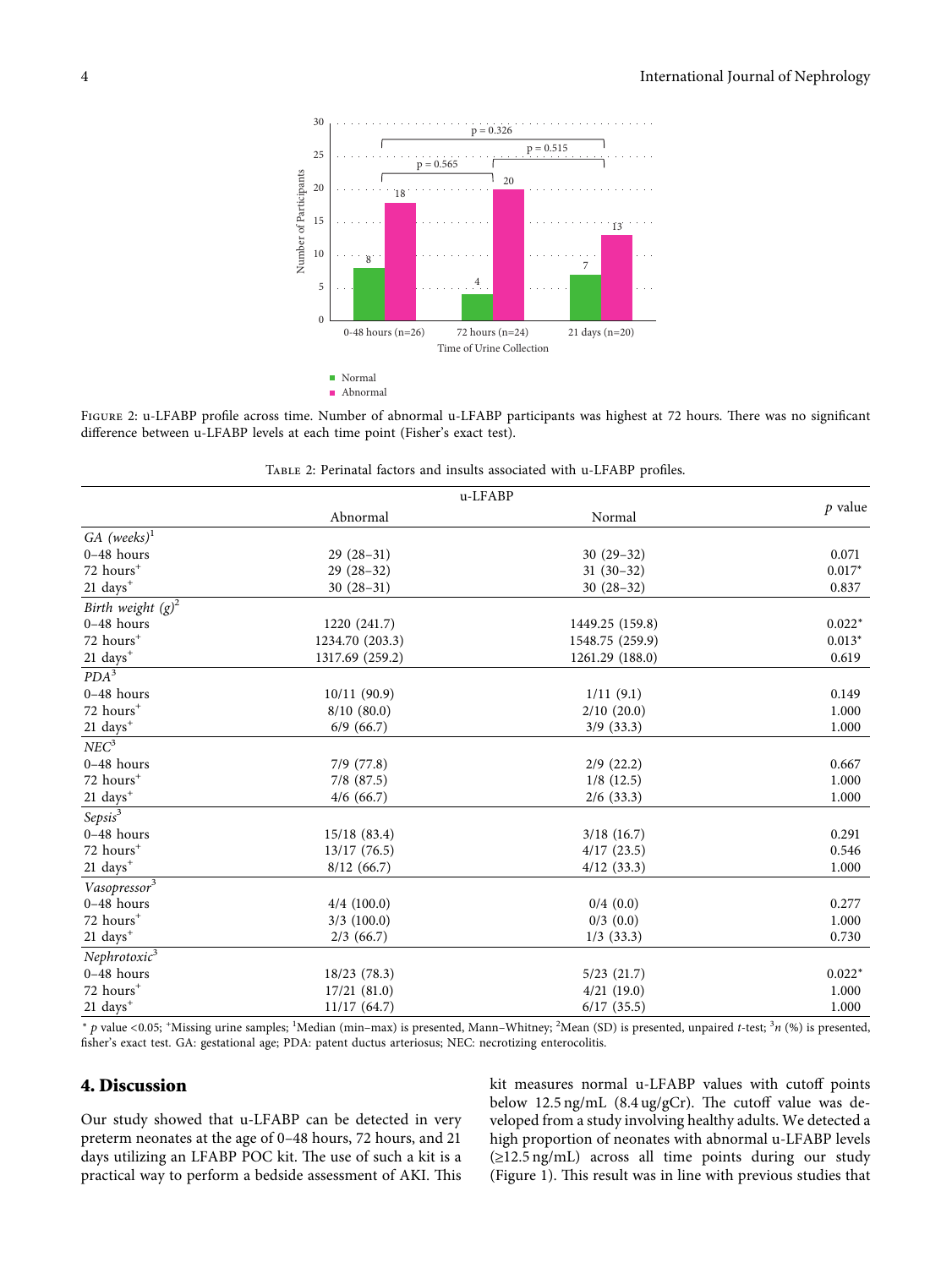<span id="page-4-0"></span>

|                        | u-LFABP        |               |           |
|------------------------|----------------|---------------|-----------|
|                        | Abnormal       | Normal        | $p$ value |
| PDA                    |                |               |           |
| $0-48$ hours           |                |               | 0.517     |
| Spontaneous            | 4/5(80.0)      | 1/5(20.0)     |           |
| PCT 1 cycle            | $2/2$ (100.0)  | $0/2$ $(0.0)$ |           |
| $PCT > 1$ cycle        | $4/4$ (100.0)  | 0/4(0.0)      |           |
| 72 hours <sup>+</sup>  |                |               | 0.732     |
| Spontaneous            | 3/4(75.0)      | 1/4(25.0)     |           |
| PCT 1 cycle            | 2/2(100)       | $0/2$ $(0.0)$ |           |
| $PCT > 1$ cycle        | 3/4(75.0)      | 1/4(25.0)     |           |
| $21 \text{ days}^+$    |                |               | $0.011*$  |
| Spontaneous            | $0/3$ $(0.0)$  | $3/3$ (100.0) |           |
| PCT 1 cycle            | $1/1$ (100.0)  | $0/1$ $(0.0)$ |           |
| $PCT > 1$ cycle        | 5/5(100.0)     | 0/5(0.0)      |           |
| NEC                    |                |               |           |
| $0-48$ hours           |                |               | 1.000     |
| Grade 1                | $1/1$ (100.0)  | $0/1$ $(0.0)$ |           |
| Grade 2                | $6/8$ (75.0)   | $2/8$ (25.0)  |           |
| 72 hours <sup>+</sup>  |                |               | 1.000     |
| Grade 1                | $1/1$ (100.0)  | $0/1$ $(0.0)$ |           |
| Grade 2                | $6/7$ $(85.7)$ | 1/7(14.3)     |           |
| $21$ days <sup>+</sup> |                |               | 1.000     |
| Grade 1                | $1/1$ (100.0)  | $0/1$ $(0.0)$ |           |
| Grade 2                | 3/5(60.0)      | 2/5(40.0)     |           |

| TABLE 3: u-LFABP levels based on disease severity. |  |  |  |
|----------------------------------------------------|--|--|--|
|----------------------------------------------------|--|--|--|

<sup>∗</sup> *p* value <0.05. <sup>+</sup> Missing urine samples. *n* (%) is presented; fisher's exact test. PDA: patent ductus arteriosus; NEC: necrotizing enterocolitis.

Table 4: Disease outcome associated with u-LFABP profiles.

|                           | u-LFABP       |               |           |  |
|---------------------------|---------------|---------------|-----------|--|
|                           | Abnormal      | Normal        | $p$ value |  |
| Death <sup>1</sup>        |               |               |           |  |
| $0-48$ hours              | $6/6$ (100.0) | $0/6$ $(0.0)$ | 0.272     |  |
| 72 hours <sup>+</sup>     | 5/5(100.0)    | 0/5(0.0)      | 0.530     |  |
| I V H <sup>1</sup>        |               |               |           |  |
| $0-48$ hours <sup>+</sup> | 5/5(100.0)    | 0/5(0.0)      | 0.135     |  |
| 72 hours                  | $6/6$ (100.0) | $0/6$ $(0.0)$ | 0.526     |  |
| IMV <sup>1</sup>          |               |               |           |  |
| $0-48$ hours              | 10/12(83.3)   | 2/12(16.7)    | 0.216     |  |
| $72$ hours <sup>+</sup>   | 9/11(81.8)    | 2/11(18.2)    | 1.000     |  |
| LOS $(days)^2$            |               |               |           |  |
| $0-48$ hours              | $35(26-70)$   | $37(27-79)$   | 0.911     |  |
| 72 hours <sup>+</sup>     | $41(26-79)$   | $34(30-37)$   | 0.277     |  |

\*Missing urine samples; <sup>1</sup>n (%) is presented, Fisher's exact test; <sup>2</sup>Median (min–max) is presented, Mann–Whitney. IVH: intraventricular hemorrhage; IMV: invasive mechanical ventilation; LOS: length of stay.

showed u-LFABP levels in critically ill, very preterm neonates were higher compared to healthy preterm neonates, healthy term neonates, and healthy adults [\[12](#page-6-0), [18](#page-6-0)]. The older the age and the greater the birth weight, the higher the proportion of normal u-LFABP was found in our partici-pants (Table [2](#page-3-0)). These findings support previous studies reporting that proximal tubular maturation is related to gestational age and birth weight [[12](#page-6-0), [19](#page-6-0)].

Hypoxia is one factor that induced excretion of LFABP. During kidney ischemia reperfusion injury, LFABP gene responds to hypoxic stress. Therefore, urinary excretion of LFABP mirrors tubular epithelial cells as well as its correlation with ischemic tubular injury severity [\[20\]](#page-6-0). All our

participants were appropriate for their gestational age (i.e., none of them had IUGR), which eliminates chronic hypoxic events during pregnancy. However, during hospitalization, there were ongoing hypoxic stress events such as asphyxia, PDA, sepsis, respiratory distress syndrome, and vasopressor administration. In our study, neonates with PDA, NEC, sepsis, and vasopressor administration showed a higher proportion of abnormal u-LFABP, although this association was not statistically significant (Table [2\)](#page-3-0). Hypoxic ischemia was reported as one of the risk factors in NEC pathogenesis. During enterocyte death, LFABP enters the circulation and consequently benefits as a marker of intestinal damage. LFABP is raised in patients with NEC and can also be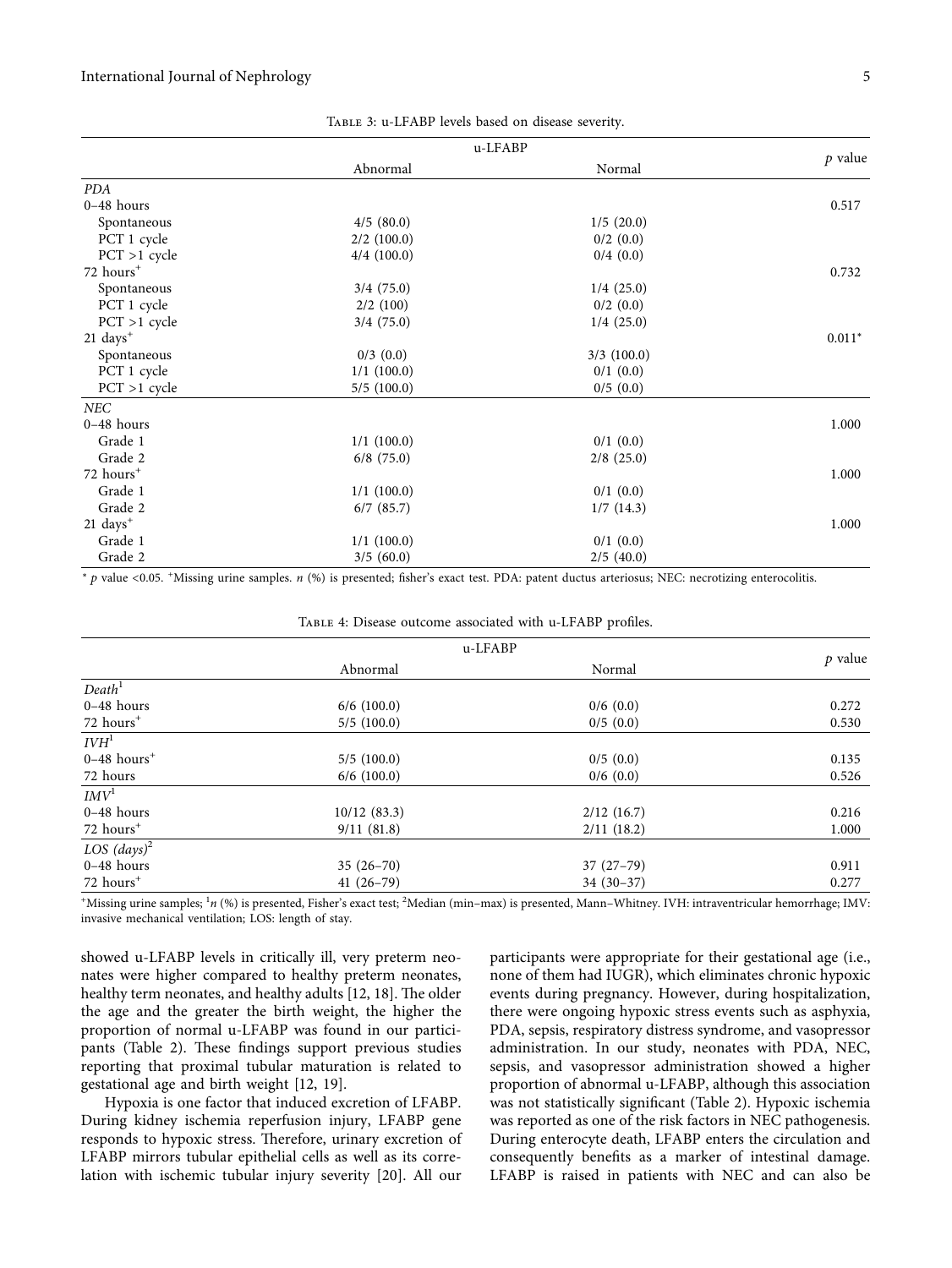<span id="page-5-0"></span>elevated in patients with sepsis and after abdominal surgery or trauma [[21\]](#page-6-0).

Our findings also highlighted the higher proportion of abnormal u-LFABP found in very preterm neonates exposed to nephrotoxic agents. Gentamicin and amikacin were antibiotics used in combination with other wide-spectrum antibiotics as first- and second-line treatments for neonatal sepsis in our NICU. These antibiotics produce glomerulotubular injury by impairing segment S1 and S2 of proximal tubules [\[22](#page-6-0)]. The "baby NINJA" study showed positive correlations between increased risk of AKI and the number of nephrotoxic agents given during NICU stay and in very preterm neonates [[17\]](#page-6-0).

A higher proportion of neonates with abnormal u-LFABP received IMV treatment in our study, and all participants with PIVH had abnormal u-LFABP during the first 72 hours of age. u-LFABP is increasingly excreted during hypoxic events, reflected by the requirement for IMV and PIVH incidence. PIVH is a well-known consequence in critically ill preterm neonates and is significantly associated with cerebral hypoxia. Ferguson et al. concluded that u-LFABP could not be used as a predictor for hospitalization mortality [\[23\]](#page-6-0). However, we found in our study that all nonsurvivor's u-LFABP levels were abnormal during the first 72 hours of age. This finding supports previous meta-analysis result showing u-LFABP sensitivity and specificity of 93.2% (95% CI, 66.2–99.0%) and 78.8% (95% CI, 27.0–97.4%) for in-hospital mortality, respectively [\[24\]](#page-6-0). u-LFABP was not associated with dialysis treatment or longer hospitalization within 21 days of follow-up in our study. The estimated sensitivity of urinary LFABP level for predicting dialysis requirement was 69.1% (95% CI, 34.6–90.5%), and the specificity was 42.7% (95% CI, 3.1–94.5%) [\[24\]](#page-6-0); however, there were no participants requiring dialysis treatment in this study. Various confounding factors may contribute to disease outcome that were not recorded in this research.

The performance of u-LFABP has shown promise in numerous clinical conditions. Elnaldy et al. reported a significant positive correlation between u-LFABP and serum creatinine after 48 hours [[25](#page-6-0)]. Another study also showed significant positive correlations between u-LFABP and % serum creatinine change at 2 hours (u-LFABP median 380 *µ*g/L), 6 hours (u-LFABP median 300 *µ*g/L), and 24 hours (u-LFABP median 160 *µ*g/L) post-cardiac surgery [\[11](#page-6-0)]. However, we were unable to show a direct correlation between u-LFABP based on the POC kit result and AKI events due to lack of participants' complete serum creatinine and urine output data.

This is the first study utilizing an LFABP POC kit to detect u-LFABP in critically ill, very preterm neonates. However, our findings were limited by the relatively small sample size, the nature of the retrospective study design, and the lack of available serum creatinine data.

## **5. Conclusion**

The findings of this study demonstrate that u-LFABP can be detected with a bedside POC kit in critically ill, very preterm neonates. Normal u-LFABP levels were associated with higher gestational age and higher birth weight. Neonates

exposed to nephrotoxic agents may be at risk for kidney injury, confirmed by abnormal u-LFABP levels. Future diagnostic studies should compare u-LFABP with serum creatinine and urine output for early AKI diagnosis as well as determine the u-LFABP normal reference range in critically ill, very preterm neonates.

### **Data Availability**

The datasets used and analyzed during the current study are available from the corresponding author.

#### **Conflicts of Interest**

The authors declare no competing financial interests.

## **Authors' Contributions**

HAP, ELH, and RDR conceptualized and designed the study. HAP and ELH performed the data collection. HAP, RPB, and DRM performed the statistical analysis. HAP, ELH, RPB, DRM, and RDR interpreted the data and reviewed and modified the manuscript. HAP, RPB, and DRM wrote the manuscript. All authors read and approved the final version of the manuscript.

#### **Acknowledgments**

The authors would like to express their gratitude to Professor Partini Pudjiastuti Trihono for the input and discussion regarding the topic. The authors would also like to thank Hirotsugu Kitayama, MD, from Mt. Shizuoka Children Hospital, Shizuoka, Japan, for his mentorship and help in acquiring the LFABP POC kit. The authors would also like to thank all Perinatology Division staff and nurses for the care of the participants at NICU, Cipto Mangunkusumo General Hospital.

#### **References**

- [1] W. D. Barfield, "Public health implications of very preterm birth," *Clinics in Perinatology*, vol. 45, no. 3, pp. 565–577, 2018.
- [2] S. Chawanpaiboon, J. P. Vogel, A.-B. Moller et al., "Global, regional, and national estimates of levels of preterm birth in 2014: a systematic review and modelling analysis," *Lancet Global Health*, vol. 7, no. 1, pp. e37–e46, 2019.
- [3] Divisi Perinatologi Departemen Ilmu Kesehatan Anak FKUI RSCM, *Profil Data Perinatologi Rumah Sakit Cipto Mangunkusumo*, Divisi Perinatologi Departemen Ilmu Kesehatan Anak FKUI RSCM, Jakarta, Indonesia, 2018.
- [4] J. G. Jetton, L. J. Boohaker, S. K. Sethi et al., "Incidence and outcomes of neonatal acute kidney injury (AWAKEN): a multicentre, multinational, observational cohort study," The *Lancet Child & Adolescent Health*, vol. 1, no. 3, pp. 184–194, 2017.
- [5] A. Stritzke, S. Thomas, H. Amin, C. Fusch, and A. Lodha, "Renal consequences of preterm birth," *Molecular and cellular pediatrics*, vol. 4, no. 1, p. 2, 2017.
- [6] S. C. Galu, J. M. Hascoet, and R. Vieux, "Impact of neonatal factors and nutrition on kidney size in 5-year-old preterm-